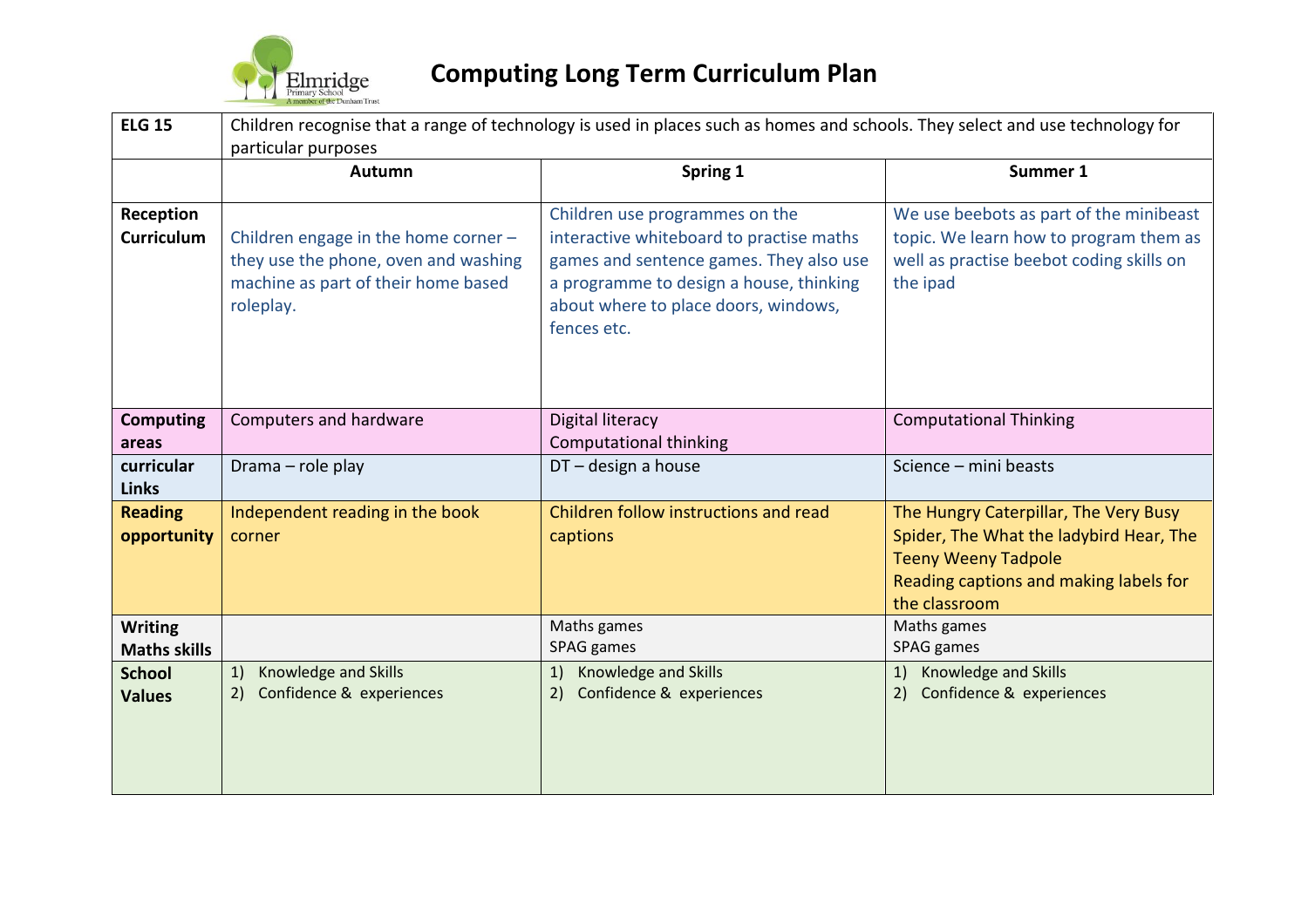

|                                       | Autumn 1                                                                                                                                                                                                                                                                        | <b>Autumn 2</b>                                                                                                                                            | Spring 1                                                                                                                                                                                                                   | <b>Spring 2</b>                                                                                                                                                                                                                                                                                                                                        | Summer 1                                                                                                                                                                                                                                                                                                      | <b>Summer 2</b>                                                                                                                                                                                                                                                                                                        |
|---------------------------------------|---------------------------------------------------------------------------------------------------------------------------------------------------------------------------------------------------------------------------------------------------------------------------------|------------------------------------------------------------------------------------------------------------------------------------------------------------|----------------------------------------------------------------------------------------------------------------------------------------------------------------------------------------------------------------------------|--------------------------------------------------------------------------------------------------------------------------------------------------------------------------------------------------------------------------------------------------------------------------------------------------------------------------------------------------------|---------------------------------------------------------------------------------------------------------------------------------------------------------------------------------------------------------------------------------------------------------------------------------------------------------------|------------------------------------------------------------------------------------------------------------------------------------------------------------------------------------------------------------------------------------------------------------------------------------------------------------------------|
| Year 1<br><b>Curriculum</b>           | <b>Getting Started</b><br>Children are<br>introduced to using<br>computers more<br>purposefully, learning<br>to login & navigate<br>around a computer,<br>develop their mouse<br>skills, learn how to<br>drag, drop, click &<br>control their cursor to<br>create works of art. | Programming<br>Children use Bee-<br>Bots to navigate an<br>area and<br>constructing simple<br>algorithms, through<br>the story of The<br>Three Little Pigs | <b>Algorithms</b><br>Away from computers,<br>children relate<br>algorithms,<br>decomposition &<br>debugging to familiar<br>contexts, while<br>learning why their<br>instructions need to be<br>specific and<br>unambiguous | <b>Digital Imagery</b><br>Children plan a miniature<br>adventure story and<br>capture it using their<br>developing photography<br>skills. They learn to<br>enhance their photos<br>using a range of editing<br>tools as well as searching<br>for and adding other<br>images to their project,<br>resulting in a high-quality<br>photo collage showcase | <b>Data</b><br>Pupils learn what data<br>is & different ways<br>that it can be<br>represented, both with<br>& without a computer.<br>They develop their<br>understanding of why<br>data is useful, how it<br>can be used & ways in<br>which it can be<br>gathered & recorded<br>both by humans &<br>computers | <b>Rockets</b><br>Children design, build<br>& test rockets. They<br>develop their keyboard<br>& mouse skills,<br>creating a digital list of<br>materials, using<br>drawing software &<br>recording data. They<br>develop their<br>computational skills<br>through sequencing<br>and debugging a set of<br>instructions |
| <b>Computing</b><br>areas             | Digital literacy<br>Computers &<br>hardware                                                                                                                                                                                                                                     | Computational<br>thinking                                                                                                                                  | Computational<br>thinking                                                                                                                                                                                                  | Digital literacy<br>Computers &<br>hardware<br>Computational<br>thinking                                                                                                                                                                                                                                                                               | Digital literacy<br>E Safety<br>Computers &<br>hardware                                                                                                                                                                                                                                                       | Digital literacy<br>E Safety                                                                                                                                                                                                                                                                                           |
| curricular<br><b>Links</b>            | Art: Children create<br>art in the style of<br>Kandinsky and self<br>portraits                                                                                                                                                                                                  | Geography:<br>Children use bee<br>bots to navigate a<br>map                                                                                                | Geography:<br>Children debug bee<br>bots path around a<br>map                                                                                                                                                              | Art: Children create a<br>photo collage                                                                                                                                                                                                                                                                                                                | Science: mini<br>beasts hunt                                                                                                                                                                                                                                                                                  | DT: design and make<br>a rocket<br>History: space<br>exploration                                                                                                                                                                                                                                                       |
| <b>Reading</b><br>opportunity         | Children read the 3 Little Pigs and use<br>pictures to retell a scene from the story<br>and use a bee bot to navigate a story map.                                                                                                                                              |                                                                                                                                                            | <b>Children read instructions</b><br>Children read adventure stories                                                                                                                                                       |                                                                                                                                                                                                                                                                                                                                                        | Non-fiction books on mini beasts<br>Children read and follow instructions on<br>how to build a rocket                                                                                                                                                                                                         |                                                                                                                                                                                                                                                                                                                        |
| <b>Writing</b><br><b>Maths skills</b> | Maths: shape & direction<br>Writing: Children write instructions for the<br>bee bot                                                                                                                                                                                             |                                                                                                                                                            | Maths: shape & direction<br>Writing: Children write instructions<br>Children create a story                                                                                                                                |                                                                                                                                                                                                                                                                                                                                                        | Maths: creating charts and graphs<br><b>Measuring distances</b><br>Writing: lists                                                                                                                                                                                                                             |                                                                                                                                                                                                                                                                                                                        |
| <b>School</b><br><b>Values</b>        | Knowledge and Skills<br>1)<br>Relevance of skills<br>2)<br>Confidence & experiences<br>3)                                                                                                                                                                                       |                                                                                                                                                            | Knowledge and Skills<br>1)<br>Relevance of skills<br>2)<br>Confidence & experiences<br>3)                                                                                                                                  |                                                                                                                                                                                                                                                                                                                                                        | 1)<br>Knowledge and Skills<br>Relevance of skills<br>2)<br>Confidence & experiences<br>3)                                                                                                                                                                                                                     |                                                                                                                                                                                                                                                                                                                        |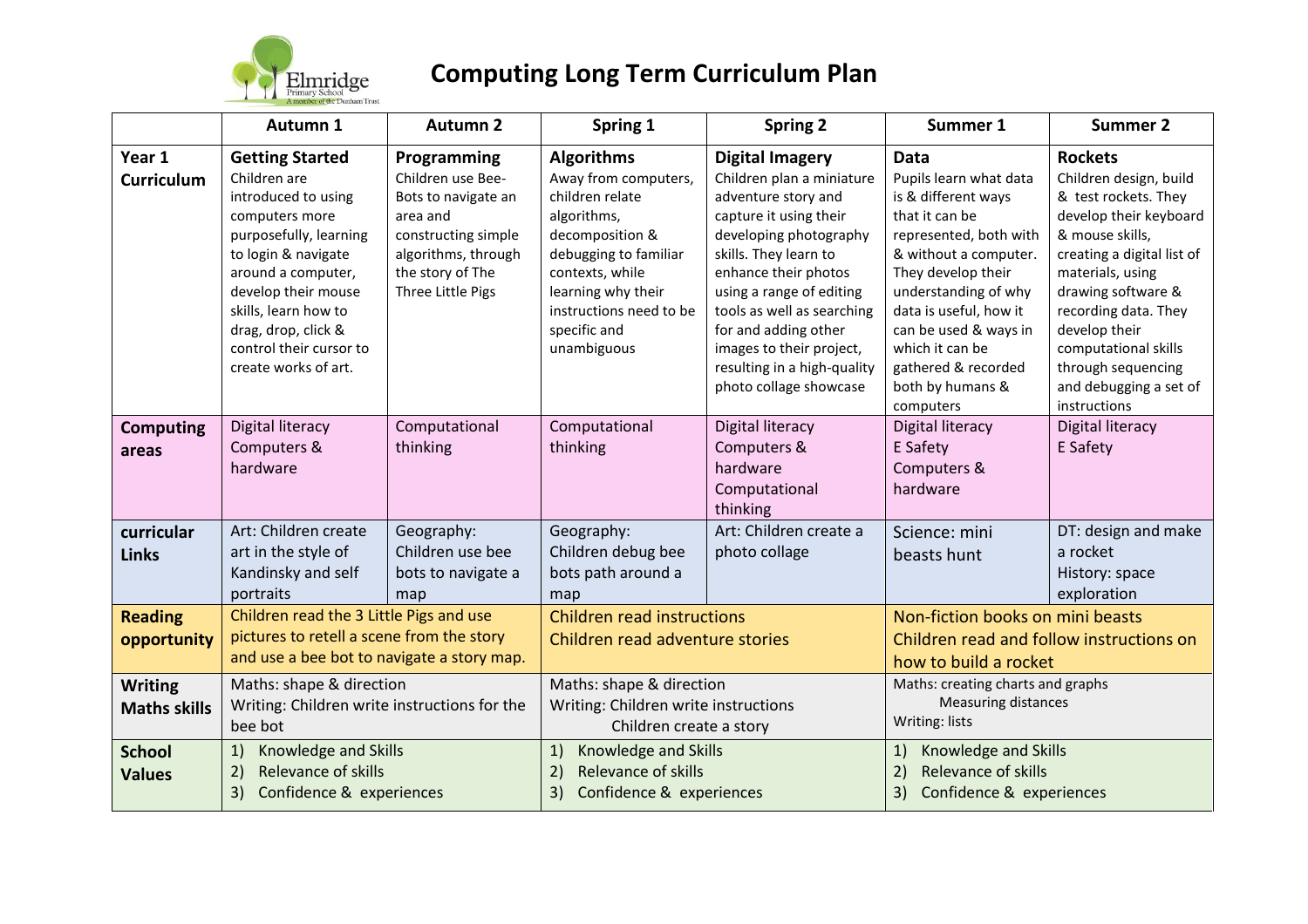

|                                       | Autumn 1                                                                                                                                                                                                                                                      | <b>Autumn 2</b>                                                                                                                                                                                                                                          | Spring 1                                                                                                                                                                                                     | <b>Spring 2</b>                                                                                                                                                                                                                                                        | Summer 1                                                                                                                                                                                                                   | <b>Summer 2</b>                                                                                                                                                                                                                    |
|---------------------------------------|---------------------------------------------------------------------------------------------------------------------------------------------------------------------------------------------------------------------------------------------------------------|----------------------------------------------------------------------------------------------------------------------------------------------------------------------------------------------------------------------------------------------------------|--------------------------------------------------------------------------------------------------------------------------------------------------------------------------------------------------------------|------------------------------------------------------------------------------------------------------------------------------------------------------------------------------------------------------------------------------------------------------------------------|----------------------------------------------------------------------------------------------------------------------------------------------------------------------------------------------------------------------------|------------------------------------------------------------------------------------------------------------------------------------------------------------------------------------------------------------------------------------|
| Year 2<br><b>Curriculum</b>           | What is a<br>computer?<br>Children learn exactly<br>what a computer is,<br>with pupils identifying<br>and learning how<br>inputs and outputs<br>work, how computers<br>are used in the wider<br>world and designing<br>their own<br>computerised<br>invention | <b>Word Processing</b><br>Children learn about<br>word processing and<br>how to stay safe<br>online. They develop<br>their touch typing<br>skills & are<br>introduced to<br>keyboard shortcuts,<br>& simple editing<br>tools within a word<br>processor. | Programming<br>Using the app<br>'ScratchJr', pupils<br>program a familiar<br>story and an animation<br>of an animal, make<br>their own musical<br>instruments and follow<br>an algorithm to record<br>a joke | <b>Algorithms</b><br>This combination of<br>unplugged and plugged-<br>in activities develop<br>children's understanding<br>of; what algorithms are,<br>how to program them<br>and how they can be<br>developed to be more<br>efficient, introducing<br>pupils to loops | <b>Space Station</b><br>Building on their<br>understanding of how<br>computers sense the<br>world around us,<br>pupils learn how data<br>is collected, used and<br>displayed to keep<br>astronauts safe<br>onboard the ISS | <b>Stop Motion</b><br>Pupils learn how to<br>create simple<br>animations,<br>storyboarding their<br>ideas & decomposing<br>the story into small<br>parts of action to be<br>captured using the<br><b>Stop Motion</b><br>Animation. |
| <b>Computing</b><br>areas             | Computational<br>thinking<br>Computers &<br>hardware                                                                                                                                                                                                          | Digital literacy<br>E Safety                                                                                                                                                                                                                             | Computational<br>thinking<br>Digital literacy                                                                                                                                                                | Computational<br>thinking                                                                                                                                                                                                                                              | Digital literacy<br>Computational<br>thinking                                                                                                                                                                              | <b>Digital literacy</b><br>Computers &<br>hardware                                                                                                                                                                                 |
| curricular<br><b>Links</b>            | DT: Children design<br>their own invention<br><b>PSHCE: careers</b>                                                                                                                                                                                           | <b>PSHCE: Making</b><br>friends online &<br>staying safe                                                                                                                                                                                                 | Music: Children<br>compose a short<br>piece                                                                                                                                                                  | Geography: Children<br>create a simple map of<br>school                                                                                                                                                                                                                | Science: Space &<br>growing plants<br><b>PSHCE: careers</b>                                                                                                                                                                | Art: creating sets<br>and characters                                                                                                                                                                                               |
| <b>Reading</b><br>opportunity         | Children read poems selecting their<br>favourite for an anthology                                                                                                                                                                                             |                                                                                                                                                                                                                                                          | Children read The 3 Little Pigs and a range<br>of jokes. They read and follow instructions.                                                                                                                  |                                                                                                                                                                                                                                                                        | Children research information about<br>planets using the internet                                                                                                                                                          |                                                                                                                                                                                                                                    |
| <b>Writing</b><br><b>Maths skills</b> | Writing: Children create an information<br>poster on E Safety                                                                                                                                                                                                 |                                                                                                                                                                                                                                                          | Maths: shape & direction                                                                                                                                                                                     |                                                                                                                                                                                                                                                                        | Maths: creating charts and graphs<br>Measuring temperature<br>Writing: children create story boards                                                                                                                        |                                                                                                                                                                                                                                    |
| <b>School</b><br><b>Values</b>        | Knowledge and Skills<br>1)<br>Relevance of skills<br>2)<br>3)<br><b>Global Citizen</b><br>Moral & Spiritual development<br>4)                                                                                                                                 |                                                                                                                                                                                                                                                          | Knowledge and Skills<br>1)<br>Relevance of skills<br>2)<br>Confidence & experiences<br>3)                                                                                                                    |                                                                                                                                                                                                                                                                        | 1)<br>Knowledge and Skills<br>$\overline{2}$<br>Relevance of skills<br>Confidence & experiences<br>3)                                                                                                                      |                                                                                                                                                                                                                                    |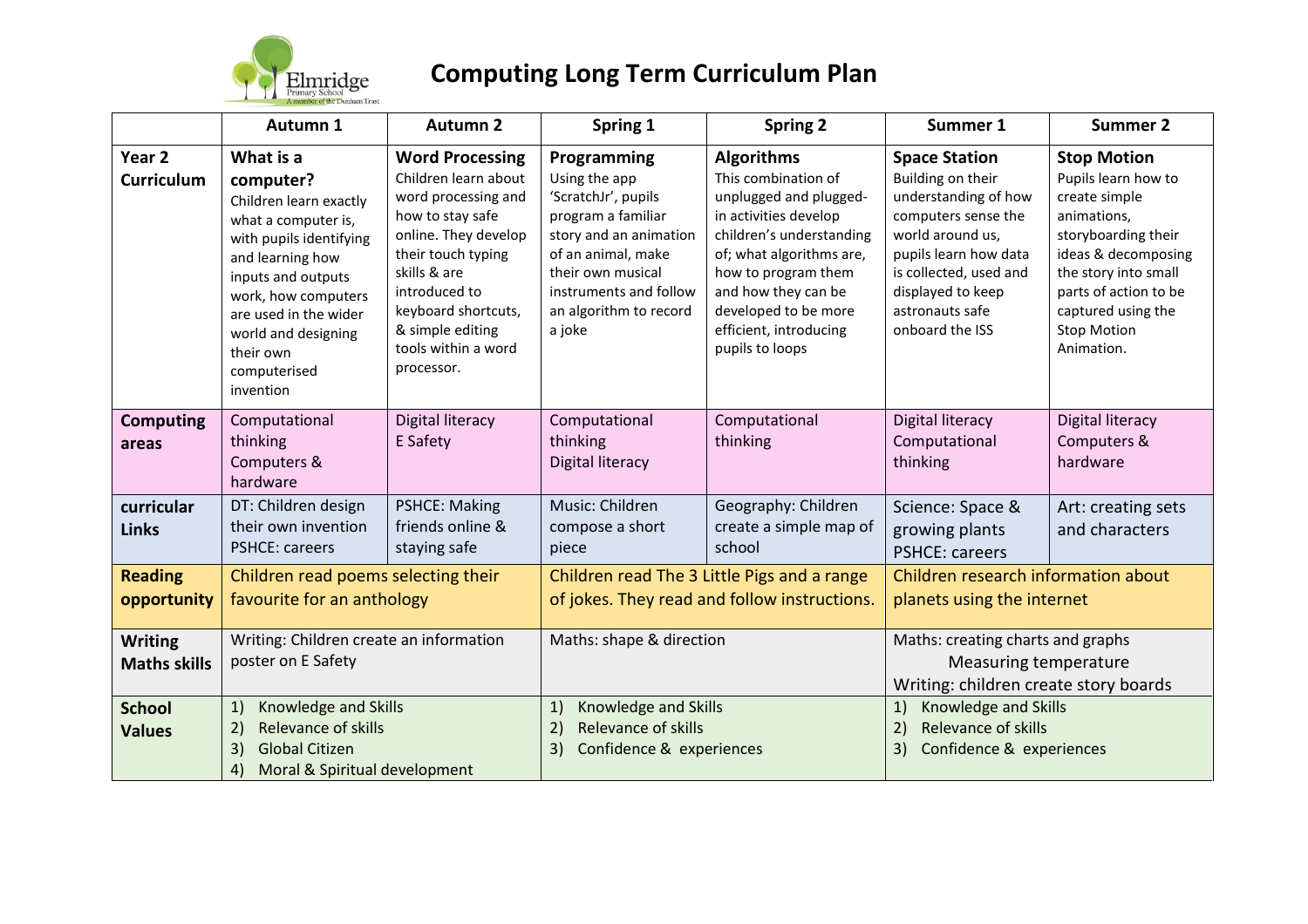

|                                       | Autumn 1                                                                                                                     | <b>Autumn 2</b>                                                                                                                                                                    | Spring 1                                                                                                                                                                                                                     | <b>Spring 2</b>                                                                                                                                                                                                                                      | Summer 1                                                                                                                                   | <b>Summer 2</b>                                                                                                                                         |
|---------------------------------------|------------------------------------------------------------------------------------------------------------------------------|------------------------------------------------------------------------------------------------------------------------------------------------------------------------------------|------------------------------------------------------------------------------------------------------------------------------------------------------------------------------------------------------------------------------|------------------------------------------------------------------------------------------------------------------------------------------------------------------------------------------------------------------------------------------------------|--------------------------------------------------------------------------------------------------------------------------------------------|---------------------------------------------------------------------------------------------------------------------------------------------------------|
| Year 3<br><b>Curriculum</b>           | Email<br>Pupils learn how to<br>send emails,<br>including<br>attachments and<br>how to be<br>responsible digital<br>citizens | Inside a<br>Computer<br>Children learn about<br>the different parts of<br>a computer through<br>role-play and develop<br>their understanding<br>of how they follow<br>instructions | <b>Databases</b><br>Developing their<br>understanding of data<br>and databases,<br>children play with and<br>create their own Top<br>Trumps cards, learning<br>how to interpret<br>information by<br>ordering and filtering. | <b>Digital Literacy</b><br>Developing their video<br>skills, pupils create a<br>book trailer,<br>storyboarding their<br>trailers before then<br>filming and editing their<br>videos, adding effects<br>such as transitions,<br>music, voice and text | Programming<br>Using Scratch, with<br>its block-based<br>approach to coding,<br>pupils learn to tell<br>stories and create<br>simple games | <b>Networks</b><br>To understand how<br>computers<br>communicate,<br>children learn about<br>networks and how<br>they are used to<br>share information. |
| <b>Computing</b><br>areas             | Digital literacy<br>E Safety                                                                                                 | Computational<br>thinking<br>Computers &<br>hardware                                                                                                                               | Digital literacy                                                                                                                                                                                                             | Digital literacy                                                                                                                                                                                                                                     | Computational<br>thinking                                                                                                                  | Computers &<br>hardware                                                                                                                                 |
| curricular<br><b>Links</b>            | PSHCE: Cyberbullying,<br>respect &<br>responsibility                                                                         | <b>PSHCE: careers</b>                                                                                                                                                              | PSHCE: fair play<br>Geography: plan a<br>holiday                                                                                                                                                                             | Drama: Performing a<br>film trailer                                                                                                                                                                                                                  | <b>Music: Composing</b>                                                                                                                    | Geography: create<br>a map of school                                                                                                                    |
| <b>Reading</b><br>opportunity         | Children read emails and consider what<br>is appropriate and not appropriate.<br>Children read and follow instructions.      |                                                                                                                                                                                    | Children read Top Trumps cards.                                                                                                                                                                                              |                                                                                                                                                                                                                                                      | Children read example stories<br>Children use the internet to carry out<br>research                                                        |                                                                                                                                                         |
| <b>Writing</b><br><b>Maths skills</b> | Writing: Children write emails<br>Write explanations of different parts of the<br>computer                                   |                                                                                                                                                                                    | Maths: collecting and presenting data / Time<br>Writing: children create story boards & book<br>reviews                                                                                                                      |                                                                                                                                                                                                                                                      | Writing: children create story boards                                                                                                      |                                                                                                                                                         |
| <b>School</b><br><b>Values</b>        | Knowledge and Skills<br>1)<br>Relevance of skills<br>2)<br>Moral & Spiritual development<br>3)                               |                                                                                                                                                                                    | Knowledge and Skills<br>1)<br>Relevance of skills<br>2)<br>Confidence & experiences<br>3)                                                                                                                                    |                                                                                                                                                                                                                                                      | Knowledge and Skills<br>1)<br>Confidence & experiences<br>2)<br>Relevance of skills<br>3)                                                  |                                                                                                                                                         |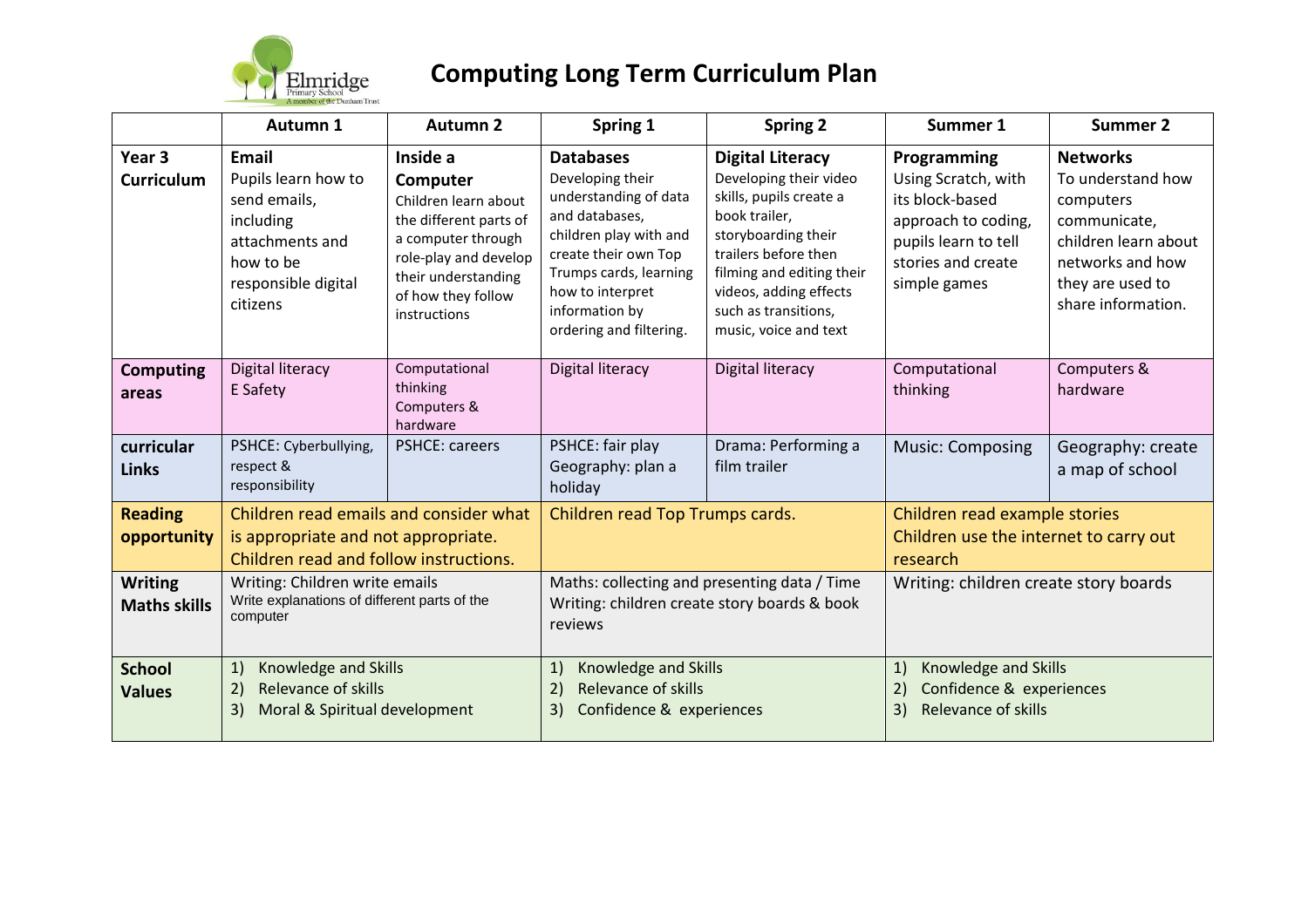

|                                                         | Autumn 1                                                                                                                                         | <b>Autumn 2</b>                                                                                                                                                                                                                                                | Spring 1                                                                                                                                                                                         | <b>Spring 2</b>                                                                                                                                                                                               | Summer 1                                                                                                                                                               | <b>Summer 2</b>                                                                                                                                                                                                                                                           |
|---------------------------------------------------------|--------------------------------------------------------------------------------------------------------------------------------------------------|----------------------------------------------------------------------------------------------------------------------------------------------------------------------------------------------------------------------------------------------------------------|--------------------------------------------------------------------------------------------------------------------------------------------------------------------------------------------------|---------------------------------------------------------------------------------------------------------------------------------------------------------------------------------------------------------------|------------------------------------------------------------------------------------------------------------------------------------------------------------------------|---------------------------------------------------------------------------------------------------------------------------------------------------------------------------------------------------------------------------------------------------------------------------|
| Year 4<br><b>Curriculum</b>                             | <b>Collaborating</b><br>Learning to work<br>collaboratively in a<br>responsible way<br>using tools including<br>Google Docs and<br><b>Sheets</b> | The Internet<br>Children learn what<br>the Internet is & how<br>it works. Acting out<br>different processes,<br>they gain a deeper<br>understanding of<br>how data is<br>transferred & how<br>this enables us to<br>view & interact with<br>different websites | <b>Website Design</b><br>Pupils design and<br>create their own<br>websites,<br>considering content<br>and style, as well as<br>understanding the<br>importance of<br>working<br>collaboratively. | <b>HTML</b><br>Pupils explore the<br>language behind well<br>known websites, while<br>developing their<br>understanding of how<br>to change the core<br>characteristics of a<br>website using HTML<br>and CSS | Weather<br>Children investigate<br>the role of<br>computers in<br>forecasting and<br>recording weather<br>as well as how<br>technology is used<br>to present forecasts | Computational<br><b>Thinking</b><br>Children refer to the<br>four skill areas needed<br>to solve problems<br>effectively:<br>abstraction, algorithm<br>design, decomposition<br>& pattern recognition.<br>They explore & apply<br>these skills in a range<br>of plugged & |
| <b>Computing</b><br>areas<br>curricular<br><b>Links</b> | Digital literacy<br>E Safety<br>PSHCE: rules, respect<br>& responsibility                                                                        | Digital literacy<br>E Safety<br>Computers &<br>hardware<br><b>PSHCE: careers</b>                                                                                                                                                                               | Digital literacy<br>E Safety<br>PSHCE: team work                                                                                                                                                 | Digital literacy<br>E Safety<br>Computational thinking<br>PSHCE: Fake news                                                                                                                                    | Digital literacy<br>E Safety<br>Computational<br>thinking<br>Science/Geography:<br>weather<br><b>PSHCE: careers</b>                                                    | unplugged activities.<br>Computational<br>thinking<br><b>PSHCE: careers</b>                                                                                                                                                                                               |
| <b>Reading</b><br>opportunity                           | Children read surveys & questionnaires<br>Children use the internet to carry out<br>research                                                     |                                                                                                                                                                                                                                                                | Children read books to review<br>Children read news reports & consider<br>reliability                                                                                                            |                                                                                                                                                                                                               | Children use the internet to carry out<br>research                                                                                                                     |                                                                                                                                                                                                                                                                           |
| <b>Writing</b><br><b>Maths skills</b>                   | Writing: Children write presentations<br>Maths: collecting and presenting data                                                                   |                                                                                                                                                                                                                                                                | Writing: children create book reviews and<br>create information texts for their own website<br>They write news reports.                                                                          |                                                                                                                                                                                                               | Writing: children create weather reports<br>Maths: collecting & presenting data /<br>measures                                                                          |                                                                                                                                                                                                                                                                           |
| <b>School</b><br><b>Values</b>                          | Knowledge and Skills<br>1)<br>Relevance of skills<br>2)<br>3)<br>Moral & Spiritual development                                                   |                                                                                                                                                                                                                                                                | Knowledge and Skills<br>1)<br>Relevance of skills<br>2)<br>3)<br>Moral & Spiritual development                                                                                                   |                                                                                                                                                                                                               | Knowledge and Skills<br>1)<br>Confidence & experiences<br>3)<br>Relevance of skills                                                                                    |                                                                                                                                                                                                                                                                           |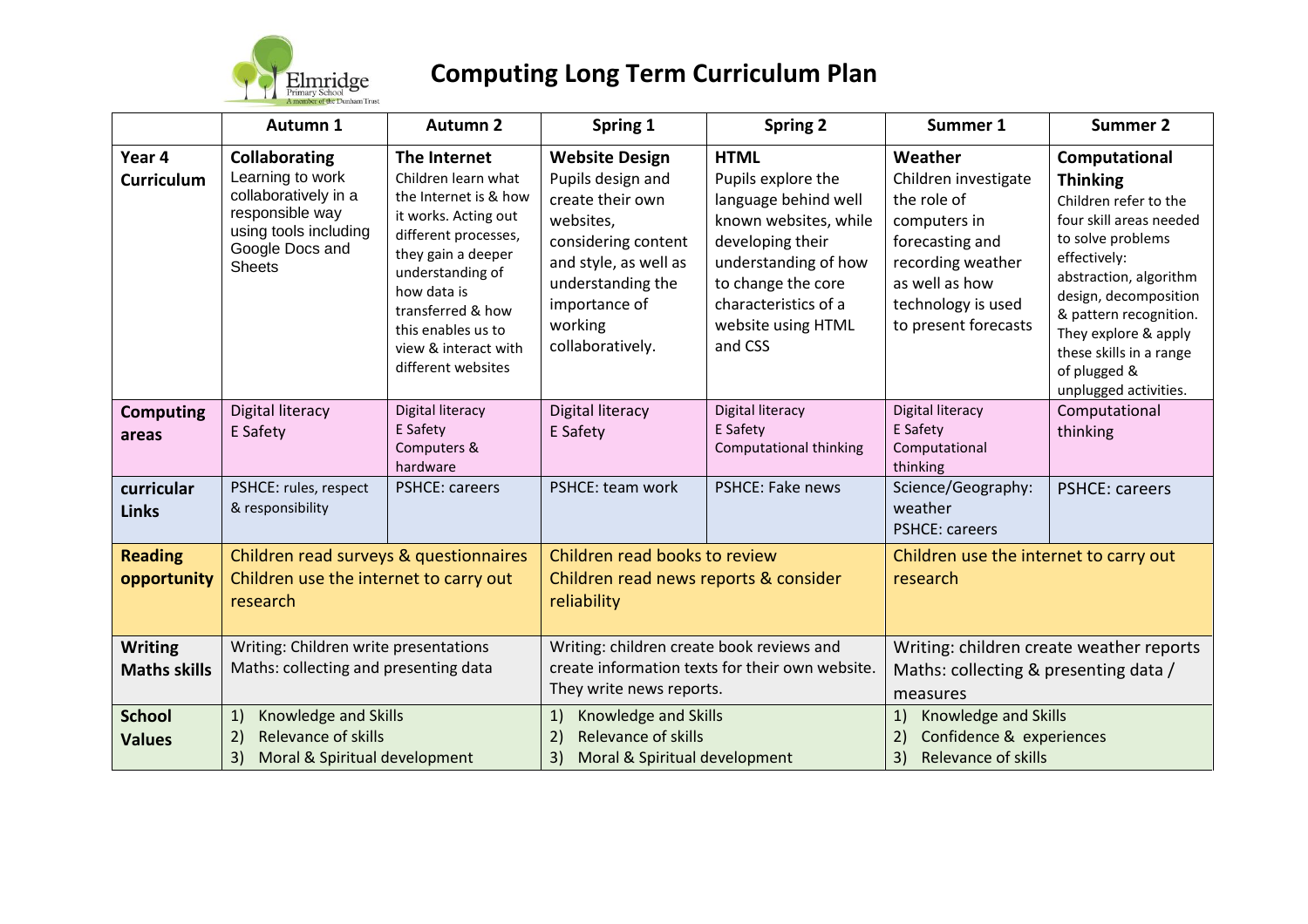

|                                       | Autumn 1                                                                                                                                                                                       | <b>Autumn 2</b>                                                                                                                                                                                                                                     | Spring 1                                                                                                                                                                                                                                        | <b>Spring 2</b>                                                                                                                                                                                                             | Summer 1                                                                                                                                                                                                                                                                                                                                                                                         | <b>Summer 2</b>                                                         |  |
|---------------------------------------|------------------------------------------------------------------------------------------------------------------------------------------------------------------------------------------------|-----------------------------------------------------------------------------------------------------------------------------------------------------------------------------------------------------------------------------------------------------|-------------------------------------------------------------------------------------------------------------------------------------------------------------------------------------------------------------------------------------------------|-----------------------------------------------------------------------------------------------------------------------------------------------------------------------------------------------------------------------------|--------------------------------------------------------------------------------------------------------------------------------------------------------------------------------------------------------------------------------------------------------------------------------------------------------------------------------------------------------------------------------------------------|-------------------------------------------------------------------------|--|
| Year 5<br><b>Curriculum</b>           | <b>E</b> Safety<br>Pupils create an<br>online safety<br>resource for younger<br>children using tools<br>such as presentation<br>software, video tools<br>or a simple stop-<br>motion animation | Programming<br>Pupils create<br>algorithms and<br>programs a micro:bit.<br>They predict, test<br>and evaluate to<br>create and debug<br>programs with<br>specific aims: a<br>simple animation, a<br>polling program,<br>pedometer and<br>scoreboard | <b>Search Engines</b><br>To enable children to<br>quickly and<br>accurately find<br>information and<br>become<br>independent<br>learners, they need<br>to develop their<br>searching skills and<br>learn how to identify<br>trustworthy sources | <b>Sonic Pi</b><br>Composing music<br>using code through<br>Sonic Pi, pupils can<br>import samples, add<br>drum beats and<br>compose simple tunes<br>culminating in a 'battle<br>of the bands' using live<br>loops of music | <b>Mars Rover</b><br>Pupils explore inputs and outputs as well as<br>Binary numbers to understand how the<br>Mars Rover transmits and receives data and<br>how scientists are able to control it to<br>explore another planet!<br>Children learn how the Mars Rover is able to<br>send images all the way back to Earth and<br>experiment with online CAD software to<br>design new tyres for it |                                                                         |  |
| <b>Computing</b><br>areas             | Digital literacy<br>E Safety                                                                                                                                                                   | Computational<br>thinking<br>Computers &<br>hardware                                                                                                                                                                                                | Digital literacy<br>E Safety                                                                                                                                                                                                                    | Digital literacy<br><b>Computational thinking</b>                                                                                                                                                                           | Digital literacy<br>Computers & hardware                                                                                                                                                                                                                                                                                                                                                         |                                                                         |  |
| curricular<br><b>Links</b>            | PSHCE: rules, respect<br>& responsibility<br>Personal safety                                                                                                                                   | PSHCE: careers,<br>health & wellbeing                                                                                                                                                                                                               | PSHCE: fake news                                                                                                                                                                                                                                | Music: composition &<br>how music helps<br>wellbeing & mood                                                                                                                                                                 | Science: Space<br><b>PSHCE: careers</b>                                                                                                                                                                                                                                                                                                                                                          | Art: pixel art<br>DT: designing tyres                                   |  |
| <b>Reading</b><br>opportunity         | Children use the internet to carry out<br>research                                                                                                                                             |                                                                                                                                                                                                                                                     | Children read information online &<br>consider reliability<br>Space<br>Children read a story to create a soundtrack for                                                                                                                         |                                                                                                                                                                                                                             | Children use the internet to carry out<br>research and read Information texts on                                                                                                                                                                                                                                                                                                                 |                                                                         |  |
| <b>Writing</b><br><b>Maths skills</b> | Writing: Children write story boards<br>Maths: collecting and presenting data                                                                                                                  |                                                                                                                                                                                                                                                     | Maths: sequences and patterns.<br>Writing: Children create an information text based<br>on own research                                                                                                                                         |                                                                                                                                                                                                                             | Maths: Calculating distances/data<br>handling/ calculate binary addition &<br>subtraction<br><b>Writing: Presentations</b>                                                                                                                                                                                                                                                                       |                                                                         |  |
| <b>School</b><br><b>Values</b>        | Knowledge and Skills<br>1)<br>Relevance of skills<br>2)<br>Moral & Spiritual development<br>3)                                                                                                 |                                                                                                                                                                                                                                                     | Knowledge and Skills<br>1)<br>Relevance of skills<br>2)<br>3)<br>Moral & Spiritual development                                                                                                                                                  |                                                                                                                                                                                                                             | 1)<br>2)<br>3)                                                                                                                                                                                                                                                                                                                                                                                   | Knowledge and Skills<br>Relevance of skills<br>Confidence & experiences |  |